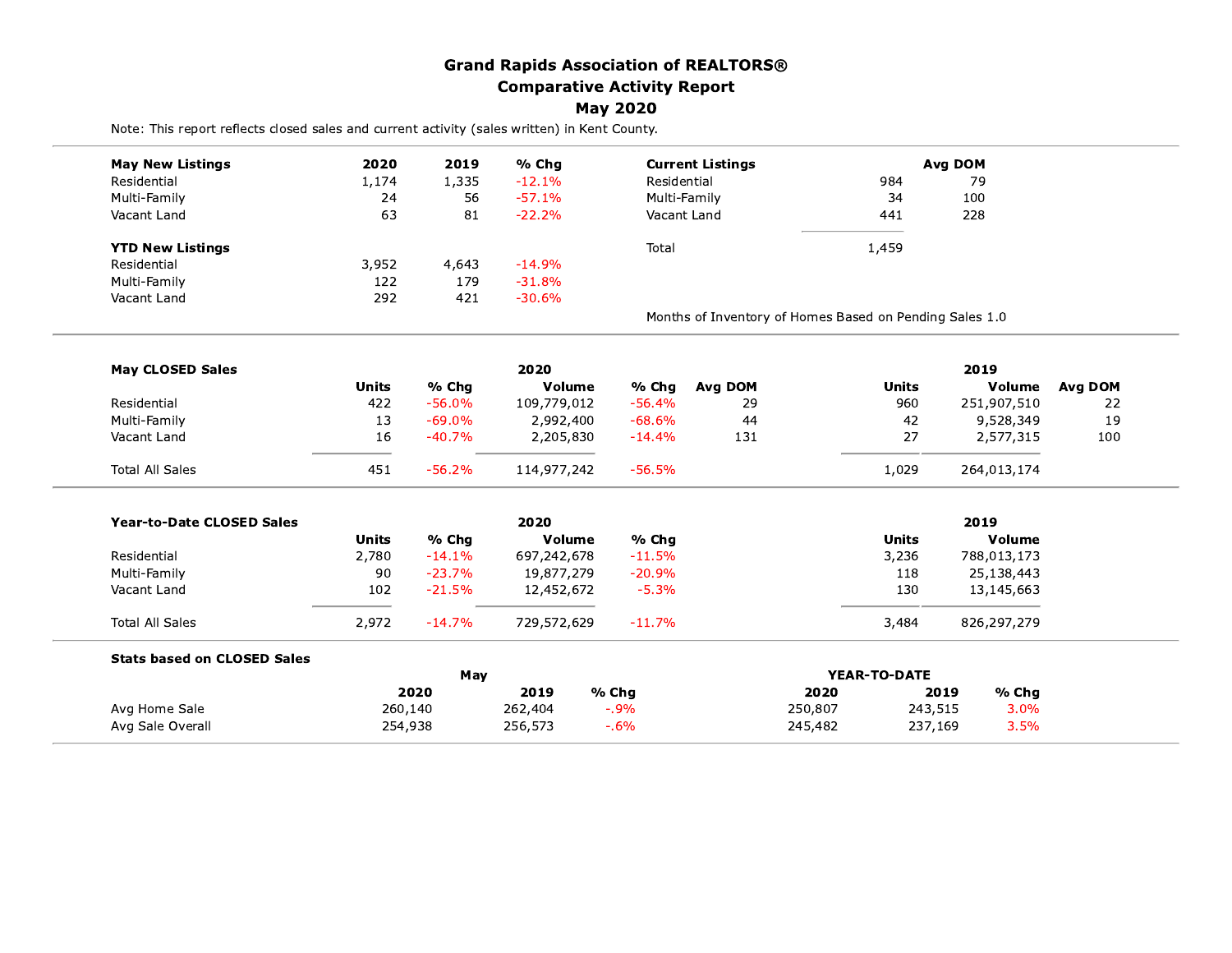|                                     |          | 2020                       |                        |                                                                                                                                                     |         |                 | 2019            |                                                                                                                                                                            |
|-------------------------------------|----------|----------------------------|------------------------|-----------------------------------------------------------------------------------------------------------------------------------------------------|---------|-----------------|-----------------|----------------------------------------------------------------------------------------------------------------------------------------------------------------------------|
| <b>Units</b>                        | % Chg    |                            | % Chg                  | Avg DOM                                                                                                                                             |         | <b>Units</b>    |                 | Avg DOM                                                                                                                                                                    |
| 1,008                               | $-6.9%$  |                            | $-0.5\%$               | 23                                                                                                                                                  |         | 1,083           |                 | 21                                                                                                                                                                         |
| 23                                  | $-46.5%$ |                            | $-43.6%$               | 33                                                                                                                                                  |         | 43              |                 | 17                                                                                                                                                                         |
| 27                                  | $-28.9%$ |                            | $-41.8%$               | 89                                                                                                                                                  |         | 38              |                 | 166                                                                                                                                                                        |
| 1,058                               | $-9.1%$  |                            | $-2.5%$                |                                                                                                                                                     |         | 1,164           |                 |                                                                                                                                                                            |
|                                     |          | 2020                       |                        |                                                                                                                                                     |         |                 | 2019            |                                                                                                                                                                            |
| <b>Units</b>                        | % Chg    |                            | % Chg                  |                                                                                                                                                     |         | Units           |                 |                                                                                                                                                                            |
| 3,536                               | $-13.3%$ |                            | $-9.9%$                |                                                                                                                                                     |         | 4,078           |                 |                                                                                                                                                                            |
| 105                                 | $-26.1%$ |                            | $-23.2%$               |                                                                                                                                                     |         | 142             |                 |                                                                                                                                                                            |
| 145                                 | $-19.4%$ |                            | $-18.1%$               |                                                                                                                                                     |         | 180             |                 |                                                                                                                                                                            |
| 3,786                               | $-14.0%$ |                            | $-10.5%$               |                                                                                                                                                     |         | 4,400           |                 |                                                                                                                                                                            |
| <b>Stats based on PENDING Sales</b> |          |                            |                        |                                                                                                                                                     |         |                 |                 |                                                                                                                                                                            |
|                                     |          |                            |                        |                                                                                                                                                     |         |                 |                 |                                                                                                                                                                            |
|                                     |          |                            |                        |                                                                                                                                                     |         |                 |                 |                                                                                                                                                                            |
|                                     |          | 248,417                    | 7.2%                   |                                                                                                                                                     | 253,149 |                 | 4.1%<br>243,250 |                                                                                                                                                                            |
|                                     |          | 2020<br>271,771<br>266,397 | May<br>2019<br>254,191 | Volume<br>273,945,643<br>5,224,800<br>2,678,040<br>281,848,483<br>Volume<br>918,489,416<br>22,951,000<br>16,981,210<br>958,421,626<br>% Chg<br>6.9% |         | 2020<br>259,754 | YEAR-TO-DATE    | Volume<br>275,288,758<br>9,265,898<br>4,602,153<br>289,156,809<br>Volume<br>1,019,684,580<br>29,882,122<br>20,734,599<br>1,070,301,301<br>% Chg<br>2019<br>250,045<br>3.9% |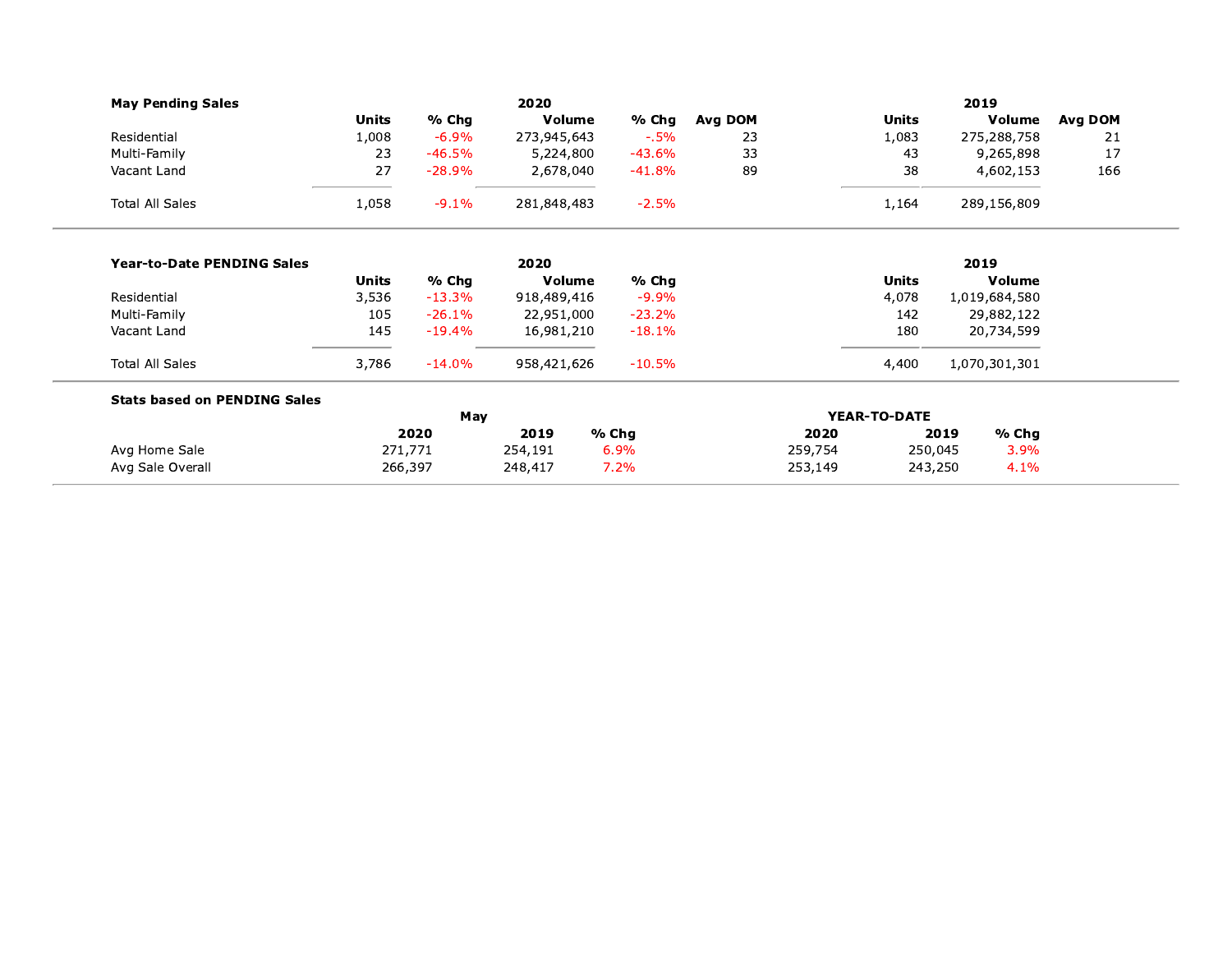## 2020 Sales of Residential Single Family Homes by Price Class

|                    |               | May              |         |                      |               | YTD     |         |               |
|--------------------|---------------|------------------|---------|----------------------|---------------|---------|---------|---------------|
|                    | <b>Closed</b> | %                | Pending | $\frac{0}{0}$        | <b>Closed</b> | %       | Pending | $\frac{0}{0}$ |
| Under to 19,999    | 0             | .0               |         | $\cdot$ 1            | 3             | $\cdot$ | 2       | $\cdot$ 1     |
| 20,000 to 29,999   |               | .2               |         | .0                   |               | .1      | 0       | .0            |
| 30,000 to 39,999   |               | .2               |         | $\cdot$ 1            |               | .1      | 5       | $\cdot$ 1     |
| 40,000 to 49,999   | 0             | $\boldsymbol{0}$ |         | $\cdot$ 1            | 3             | .1      | 6       | $\cdot$       |
| 50,000 to 59,999   | 0             | 0.               | 0       | .0                   |               | .3      | 3       | $\cdot$       |
| 60,000 to 69,999   | 3             | .7               | 4       | .4                   | 11            | .4      | 7       | $\cdot$       |
| 70,000 to 79,999   | 2             | .5               | 3       | $\cdot$ 3            | 17            | .6      | 24      | .7            |
| 80,000 to 89,999   | 3             | .7               | 2       | $\cdot$ .2           | 21            | .8      | 24      | .7            |
| 90,000 to 99,999   | 7             | 1.7              | 8       | $\boldsymbol{\cdot}$ | 35            | 1.3     | 45      | 1.3           |
| 100,000 to 119,999 | 12            | 2.8              | 32      | 3.2                  | 96            | 3.5     | 127     | 3.6           |
| 120,000 to 139,999 | 16            | 3.8              | 61      | 6.1                  | 183           | 6.6     | 225     | 6.4           |
| 140,000 to 159,999 | 34            | 8.1              | 98      | 9.7                  | 239           | 8.6     | 337     | 9.5           |
| 160,000 to 179,999 | 52            | 12.3             | 106     | 10.5                 | 285           | 10.3    | 364     | 10.3          |
| 180,000 to 199,999 | 34            | 8.1              | 86      | 8.5                  | 276           | 9.9     | 321     | 9.1           |
| 200,000 to 249,999 | 83            | 19.7             | 203     | 20.1                 | 575           | 20.7    | 716     | 20.2          |
| 250,000 to 299,999 | 56            | 13.3             | 128     | 12.7                 | 356           | 12.8    | 440     | 12.4          |
| 300,000 to 399,999 | 61            | 14.5             | 140     | 13.9                 | 364           | 13.1    | 461     | 13.0          |
| 400,000 to 499,999 | 26            | 6.2              | 70      | 6.9                  | 156           | 5.6     | 224     | 6.3           |
| 500,000 to 599,999 | 20            | 4.7              | 25      | 2.5                  | 71            | 2.6     | 92      | 2.6           |
| 600,000 to 699,999 | 8             | 1.9              | 17      | 1.7                  | 33            | 1.2     | 50      | 1.4           |
| 700,000 to 799,999 | 2             | .5               | 8       | .8                   | 17            | .6      | 24      | .7            |
| 800,000 to 899,999 |               | .2               | 3       | $\cdot$ 3            | 12            | .4      | 13      | .4            |
| 900,000 to 999,999 | 0             | 0.               | 2       | $\cdot$ .2           | 6             | .2      | 6       | $\cdot$       |
| 1,000,000 or over  | 0             | .0               | 9       | .9                   | 10            | .4      | 20      | .6            |